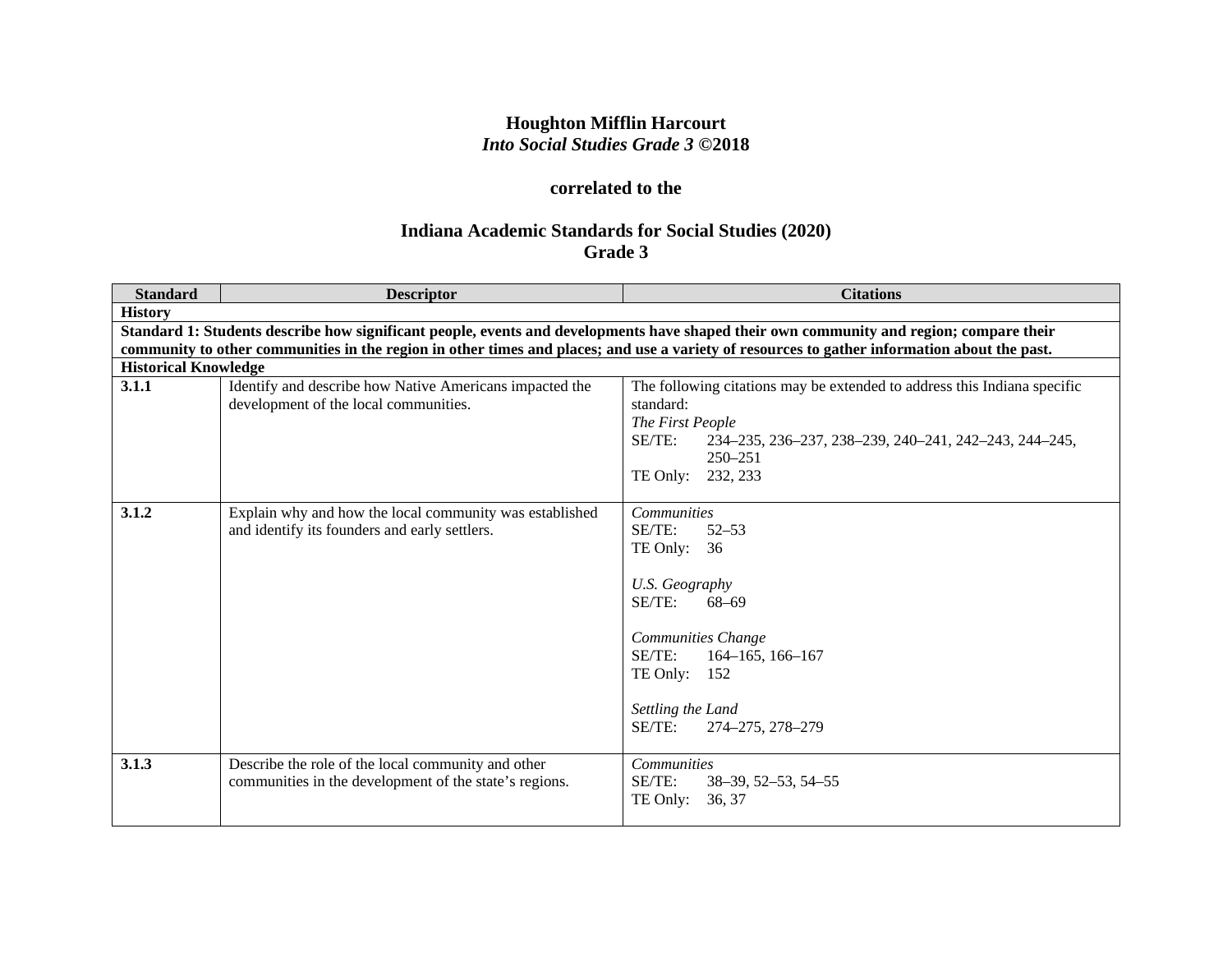| <b>Standard</b> | <b>Descriptor</b>                                                                                                                                                                                            | <b>Citations</b>                                                                |
|-----------------|--------------------------------------------------------------------------------------------------------------------------------------------------------------------------------------------------------------|---------------------------------------------------------------------------------|
|                 |                                                                                                                                                                                                              | Communities Change<br>SE/TE:<br>154-155, 164-165, 166-167                       |
|                 |                                                                                                                                                                                                              | Settling the Land<br>SE/TE:<br>274-275, 278-279                                 |
| 3.1.4           | Give examples of people, events, and developments that<br>brought important changes to your community and the region<br>where your community is located.                                                     | Communities<br>SE/TE:<br>44-45, 46-47, 48-49, 52-53, 54-55<br>TE Only: 36, 37   |
|                 |                                                                                                                                                                                                              | Communities Change<br>SE/TE:<br>154-155, 164-165, 166-167                       |
|                 |                                                                                                                                                                                                              | Settling the Land<br>SE/TE:<br>277, 278-279                                     |
|                 |                                                                                                                                                                                                              | Role of Citizens<br>TE Only: 298                                                |
|                 |                                                                                                                                                                                                              | America: Heritage and Culture<br>TE Only: 344                                   |
|                 | Chronological Thinking, Historical Comprehension, Analysis and Interpretation, and Research                                                                                                                  |                                                                                 |
| 3.1.5           | Create simple timelines that identify important events in<br>various regions of the state.                                                                                                                   | Communities Change<br>TE Only: 157                                              |
| 3.1.6           | Use a variety of resources to gather information about your<br>region's communities; identify factors that make the region<br>unique, including cultural diversity, industry, the arts, and<br>architecture. | <b>Communities</b><br>SE/TE:<br>38-39, 46-47, 52-53<br>Communities Change       |
|                 |                                                                                                                                                                                                              | SE/TE:<br>164-165, 166-167<br>Settling the Land                                 |
|                 |                                                                                                                                                                                                              | SE/TE:<br>274-275, 278-279                                                      |
|                 |                                                                                                                                                                                                              | Culture: Expressions Around the World<br>SE/TE:<br>390-391<br>TE Only: 369, 388 |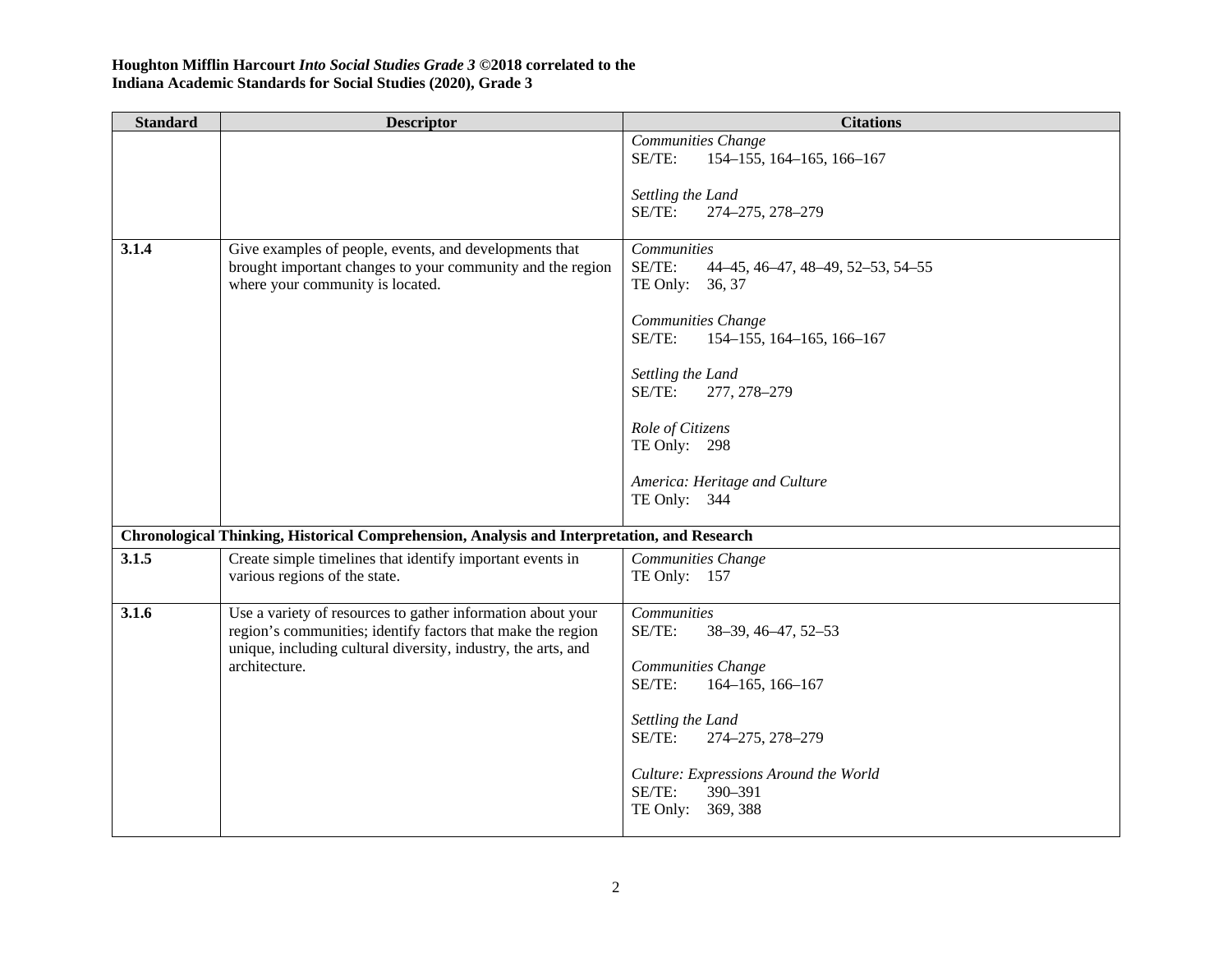| <b>Standard</b> | <b>Descriptor</b>                                                                                                                                                                   | <b>Citations</b>                                                                                                                                                                                                                                                                                       |
|-----------------|-------------------------------------------------------------------------------------------------------------------------------------------------------------------------------------|--------------------------------------------------------------------------------------------------------------------------------------------------------------------------------------------------------------------------------------------------------------------------------------------------------|
| 3.1.7           | Distinguish between fact and fiction in historical accounts by<br>comparing documentary sources on historical figures and<br>events with fictional characters and events in stories | Communities<br>SE/TE:<br>38-39, 46-47, 52-53<br>People and the Environment<br>TE Only: 103<br>Communities Change<br>SE/TE:<br>$164 - 165$<br>TE Only: 152<br>Settling the Land<br>SE/TE:<br>274-275, 278-279<br>Role of Citizens<br>TE Only: 292<br>America: Heritage and Culture<br>TE Only: 351, 359 |
| 3.1.8           | Describe how one's local community has changed over time<br>and how it has stayed the same.                                                                                         | Communities<br>SE/TE:<br>$44 - 45, 52 - 53$<br>Communities Change<br>SE/TE:<br>150-151, 152-153, 164-165, 166-167<br>TE Only: 144-145, 148-149<br>Settling the Land<br>SE/TE:<br>270-271, 278-279                                                                                                      |
| 3.1.9           | Define immigration and explain how immigration enriches<br>community.                                                                                                               | <b>Communities</b><br>SE/TE:<br>$48 - 49$<br>TE Only: 56<br>People and the Environment<br>SE/TE:<br>$94 - 95$<br>Communities Change<br>SE/TE:<br>160-161, 166-167<br>TE Only: 168                                                                                                                      |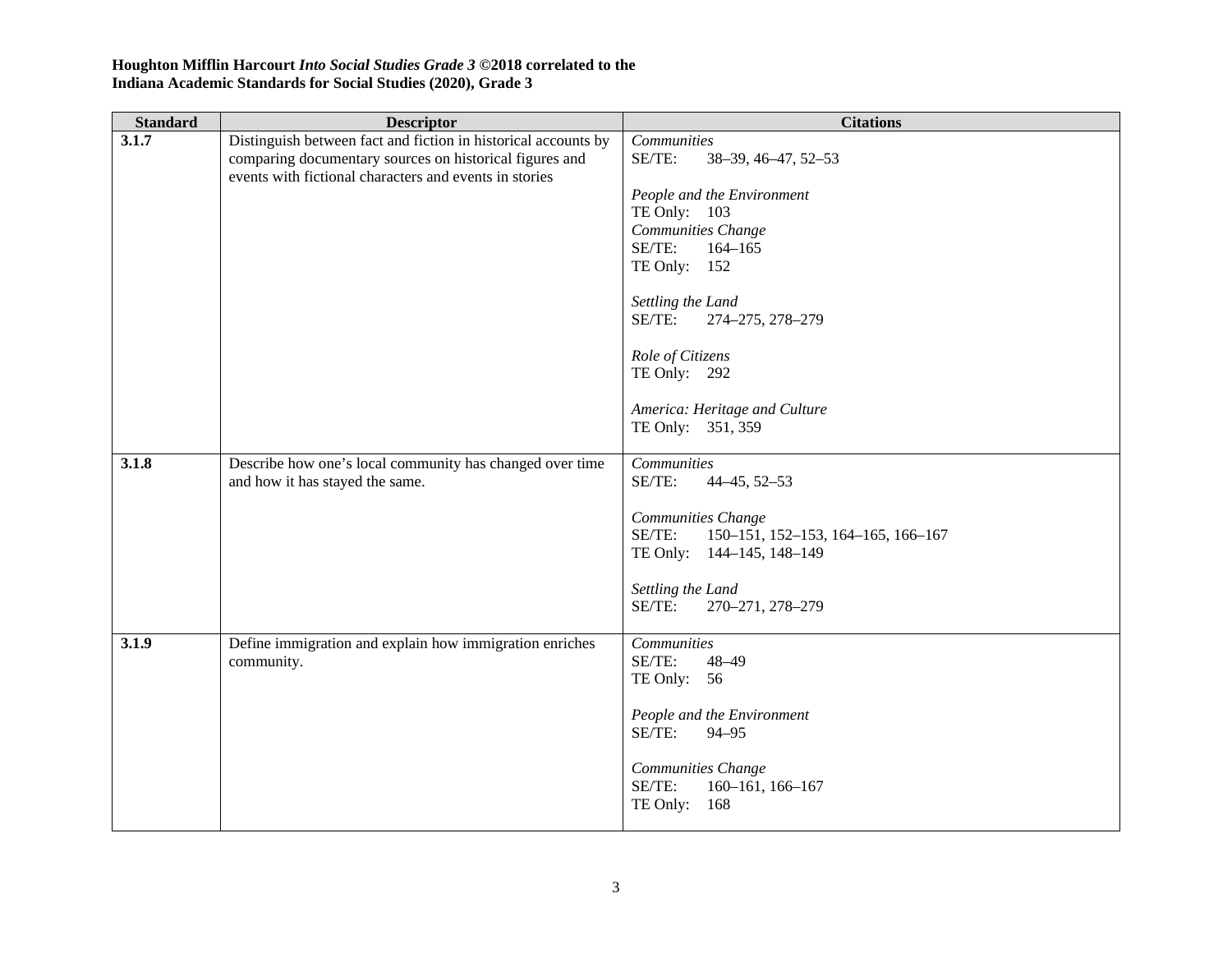| <b>Standard</b>                 | <b>Descriptor</b>                                       | <b>Citations</b>                                                                                                                                      |
|---------------------------------|---------------------------------------------------------|-------------------------------------------------------------------------------------------------------------------------------------------------------|
|                                 |                                                         | Settling the Land                                                                                                                                     |
|                                 |                                                         | SE/TE:<br>266-267, 276-277, 278-279                                                                                                                   |
|                                 |                                                         | TE Only: 256, 257, 260, 261                                                                                                                           |
|                                 |                                                         |                                                                                                                                                       |
|                                 |                                                         | America: Heritage and Culture                                                                                                                         |
|                                 |                                                         | SE/TE:<br>350-351                                                                                                                                     |
|                                 |                                                         |                                                                                                                                                       |
|                                 |                                                         | Culture: Expressions Around the World<br>SE/TE:<br>388-389                                                                                            |
|                                 |                                                         | TE Only: 377                                                                                                                                          |
|                                 |                                                         |                                                                                                                                                       |
| <b>Civics and Government</b>    |                                                         |                                                                                                                                                       |
|                                 |                                                         | Standard 2: Students explain what it means to be citizens of their community, state, and nation; be able to identify the functions and major services |
|                                 |                                                         | provided by local governments; use a variety of resources to gather information about their local, state, and national governments; and demonstrate   |
|                                 | understanding of democratic principles and practices.   |                                                                                                                                                       |
| <b>Foundation of Government</b> |                                                         |                                                                                                                                                       |
| 3.2.1                           | Discuss the reasons governments are needed and identify | Communities                                                                                                                                           |
|                                 | specific goods and services that governments provide.   | SE/TE:<br>$38 - 39$                                                                                                                                   |
|                                 |                                                         |                                                                                                                                                       |
|                                 |                                                         | <b>Protecting Resources</b><br>SE/TE:<br>128-129                                                                                                      |
|                                 |                                                         | TE Only: 136                                                                                                                                          |
|                                 |                                                         |                                                                                                                                                       |
|                                 |                                                         | Communities Change                                                                                                                                    |
|                                 |                                                         | TE Only: 151                                                                                                                                          |
|                                 |                                                         |                                                                                                                                                       |
|                                 |                                                         | The First People                                                                                                                                      |
|                                 |                                                         | TE Only: 248                                                                                                                                          |
|                                 |                                                         |                                                                                                                                                       |
|                                 |                                                         | Role of Citizens                                                                                                                                      |
|                                 |                                                         | SE/TE:<br>296-297                                                                                                                                     |
|                                 |                                                         | <b>How America Works</b>                                                                                                                              |
|                                 |                                                         | $SE/TE$ :<br>320-321, 322-323, 334-335                                                                                                                |
|                                 |                                                         | TE Only: 316, 317, 331                                                                                                                                |
|                                 |                                                         |                                                                                                                                                       |
|                                 |                                                         | <b>Producers and Consumers</b>                                                                                                                        |
|                                 |                                                         | TE Only: 402                                                                                                                                          |
|                                 |                                                         |                                                                                                                                                       |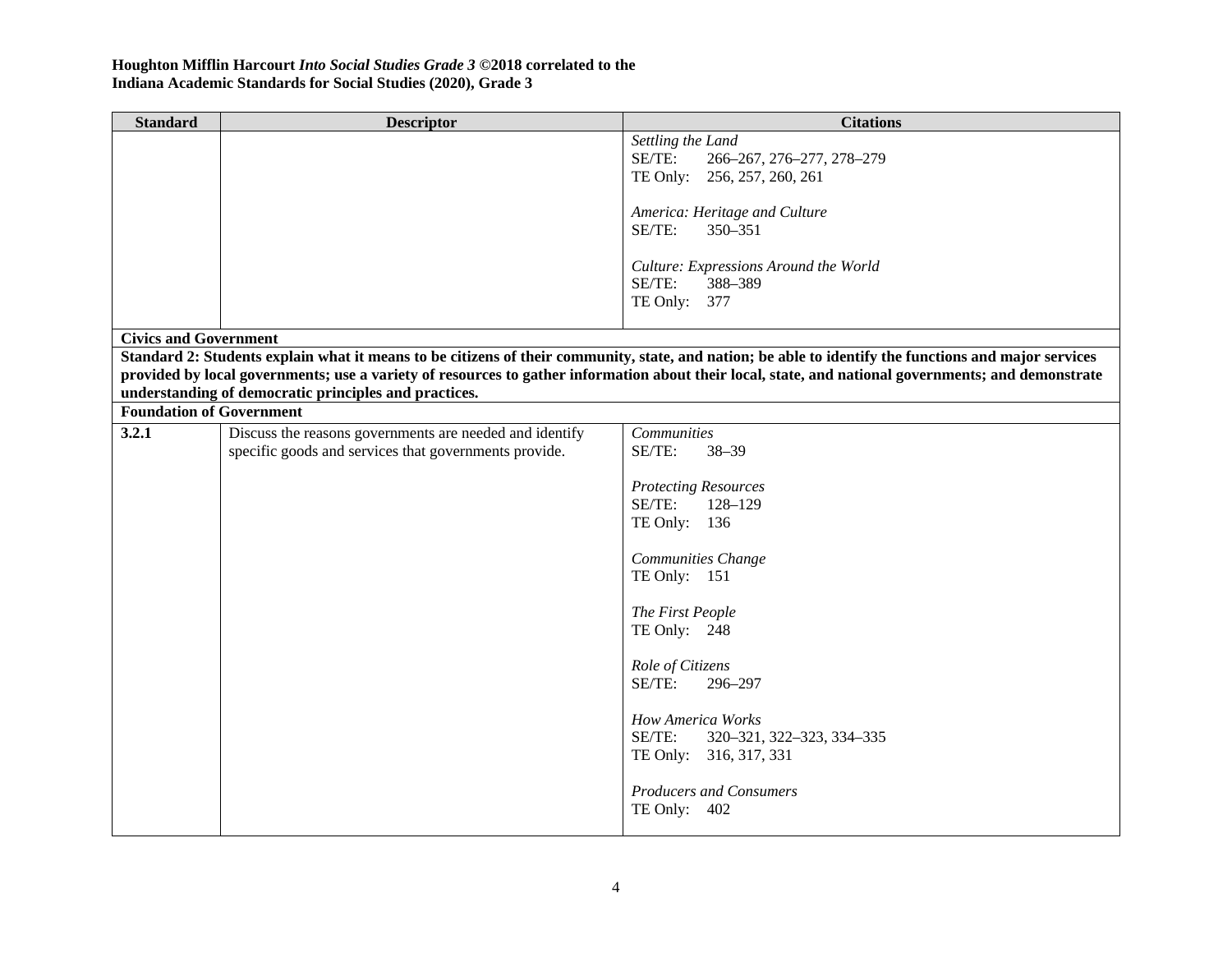| <b>Standard</b>                | <b>Descriptor</b>                                                                                                              | <b>Citations</b>                                                 |
|--------------------------------|--------------------------------------------------------------------------------------------------------------------------------|------------------------------------------------------------------|
| 3.2.2                          | Identify and know the significance of fundamental                                                                              | Communities                                                      |
|                                | democratic principles and ideals.                                                                                              | SE/TE:<br>$38 - 39$                                              |
|                                |                                                                                                                                | <b>Protecting Resources</b>                                      |
|                                |                                                                                                                                | SE/TE:<br>128-129                                                |
|                                |                                                                                                                                |                                                                  |
|                                |                                                                                                                                | Settling the Land<br>TE Only: 272                                |
|                                |                                                                                                                                |                                                                  |
|                                |                                                                                                                                | Role of Citizens                                                 |
|                                |                                                                                                                                | SE/TE:<br>292-293, 296-297, 298-299, 302-303                     |
|                                |                                                                                                                                | <b>How America Works</b>                                         |
|                                |                                                                                                                                | SE/TE:<br>318-319, 320-321, 322-323, 334-335                     |
|                                |                                                                                                                                | TE Only: 316, 317, 336                                           |
| <b>Functions of Government</b> |                                                                                                                                |                                                                  |
| 3.2.3                          | Identify and explain the duties of and selection process for                                                                   | How America Works                                                |
|                                | local and state government officials who make, implement                                                                       | SE/TE:<br>318-319, 328-329, 330-331, 334-335                     |
|                                | and enforce laws.                                                                                                              | TE Only: 312-313, 316-317                                        |
|                                |                                                                                                                                |                                                                  |
| 3.2.4                          | Explain that the United States has three levels of government<br>(local, state, and national) and that each level has special  | <b>Protecting Resources</b><br>TE Only: 128, 136                 |
|                                | duties and responsibilities.                                                                                                   |                                                                  |
|                                |                                                                                                                                | Communities Change                                               |
|                                |                                                                                                                                | TE Only: 151                                                     |
|                                |                                                                                                                                | How America Works                                                |
|                                |                                                                                                                                | SE/TE:<br>318-319, 334-335                                       |
|                                |                                                                                                                                | TE Only: 313, 316, 317, 329, 336                                 |
|                                |                                                                                                                                |                                                                  |
| <b>Roles of Citizens</b>       |                                                                                                                                |                                                                  |
| 3.2.5                          | Explain the importance of being a responsible citizen of your<br>community, the state, and the nation. Identify people in your | Role of Citizens<br>SE/TE:                                       |
|                                | community and the state who exhibit the characteristics of                                                                     | 290-291, 292-293, 294-295, 296-297, 298-299, 302-303,<br>306-307 |
|                                | good citizenship.                                                                                                              | 285, 288, 289, 308<br>TE Only:                                   |
|                                |                                                                                                                                |                                                                  |
|                                |                                                                                                                                | How America Works                                                |
|                                |                                                                                                                                | TE Only: 313, 316, 317                                           |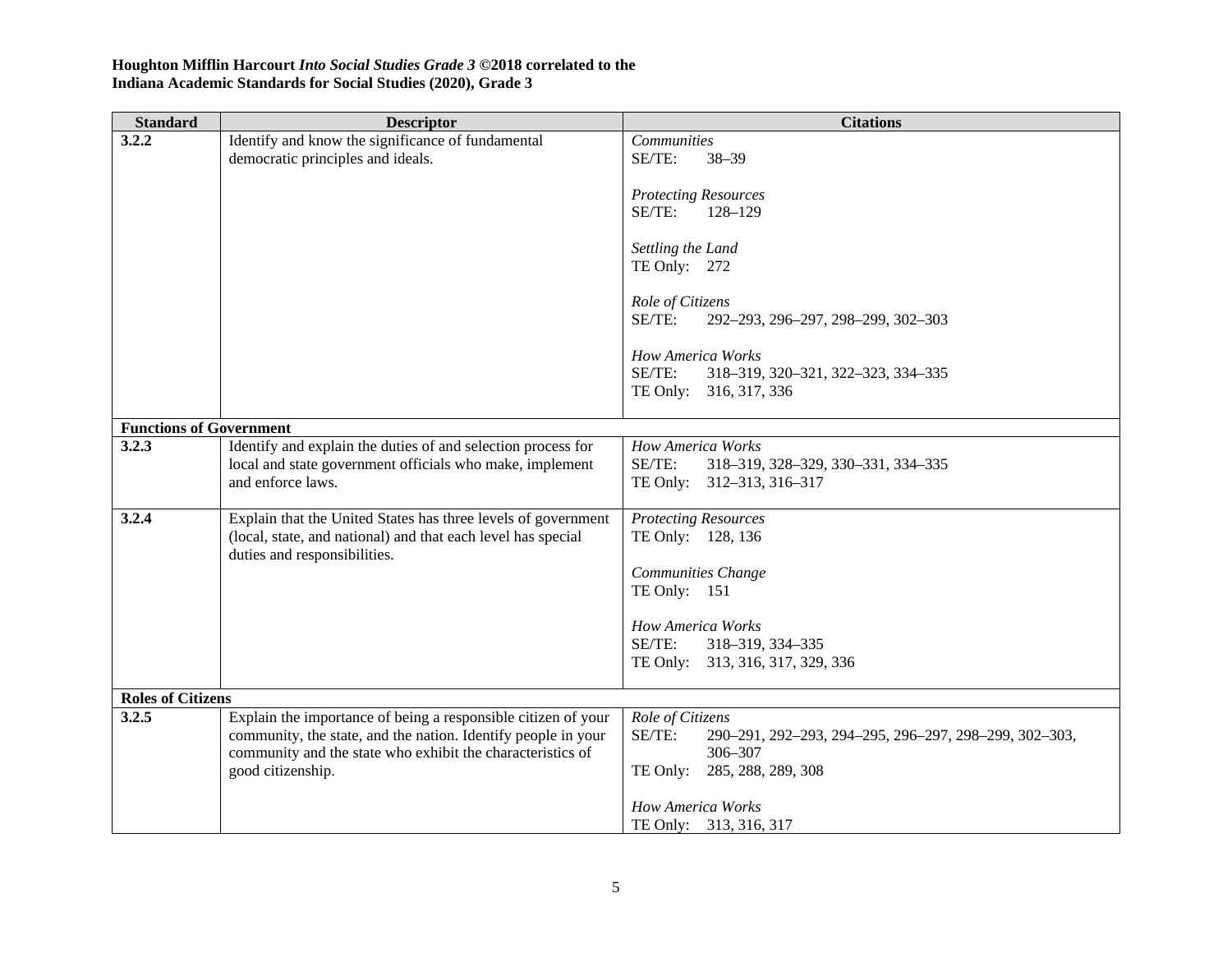| <b>Standard</b>                                                                                                                                                                                                                                                                                                                                                                                                                                                                                              | <b>Descriptor</b>                                                                                                                                                                                                                                     | <b>Citations</b>                                                                                                                                                                                       |  |
|--------------------------------------------------------------------------------------------------------------------------------------------------------------------------------------------------------------------------------------------------------------------------------------------------------------------------------------------------------------------------------------------------------------------------------------------------------------------------------------------------------------|-------------------------------------------------------------------------------------------------------------------------------------------------------------------------------------------------------------------------------------------------------|--------------------------------------------------------------------------------------------------------------------------------------------------------------------------------------------------------|--|
| 3.2.6                                                                                                                                                                                                                                                                                                                                                                                                                                                                                                        | Explain the role citizens have in making decisions and rules<br>within the community, state and nation such as participating<br>in local and regional activities, voting in elections, running<br>for office, and voicing opinions in a positive way. | Role of Citizens<br>SE/TE:<br>290-291, 292-293, 296-297, 298-299, 304-305, 306-307<br>TE Only:<br>285, 288, 289, 308<br><b>How America Works</b><br>SE/TE:<br>334-335                                  |  |
| 3.2.7                                                                                                                                                                                                                                                                                                                                                                                                                                                                                                        | Use information from a variety of resources to demonstrate<br>an understanding of local, state and regional leaders, and<br>civic issues.                                                                                                             | Role of Citizens<br>SE/TE:<br>290-291, 292-293,<br>TE Only: 285, 288, 289<br><b>How America Works</b><br>SE/TE:<br>334-335                                                                             |  |
| Geography                                                                                                                                                                                                                                                                                                                                                                                                                                                                                                    |                                                                                                                                                                                                                                                       |                                                                                                                                                                                                        |  |
| Standard 3: Students explain that simple grid systems (latitude and longitude) are used to locate places on maps and globes, begin to understand the<br>Earth/sun relationship, identify the distinctive physical and cultural features of their community, explain the geographic relationships between their<br>own community and the state and other states within the region, and compare the geographic characteristics of their own community with<br>communities in other parts of the world/country. |                                                                                                                                                                                                                                                       |                                                                                                                                                                                                        |  |
|                                                                                                                                                                                                                                                                                                                                                                                                                                                                                                              | <b>World in Spatial Terms</b>                                                                                                                                                                                                                         |                                                                                                                                                                                                        |  |
| 3.3.1                                                                                                                                                                                                                                                                                                                                                                                                                                                                                                        | Use labels and symbols to locate and identify physical and<br>political features on maps and/or globes.                                                                                                                                               | Mapping Our World<br>SE/TE:<br>$10-11$ , $12-13$ , $14-15$ , $16-17$ , $20-21$ , $26-27$<br>TE Only: $5, 8, 9$<br>Communities Change<br>SE/TE:<br>$166 - 167$<br>U.S. Geography<br>TE Only: 61, 64, 65 |  |
| 3.3.2                                                                                                                                                                                                                                                                                                                                                                                                                                                                                                        | Label a map of the Midwest, identifying states, major rivers,<br>lakes and the Great Lakes.                                                                                                                                                           | Mapping Our World<br>SE/TE:<br>$10-11, 26-27$<br>TE Only: 8, 24<br><b>U.S. Geography</b><br>SE/TE:<br>70-71, 72-73, 76-77, 82-83<br>TE Only: 60-61, 64-65                                              |  |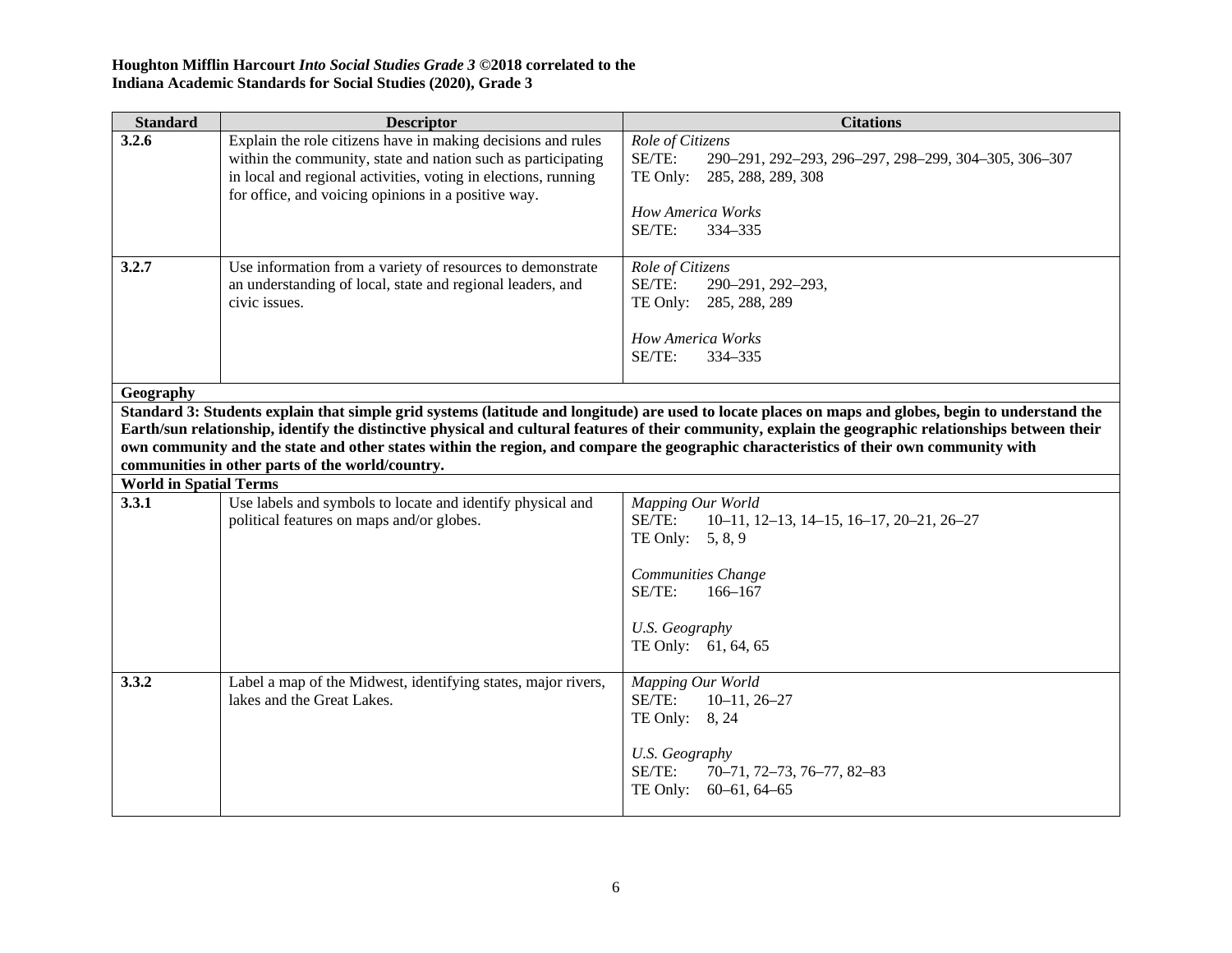| <b>Standard</b>           | <b>Descriptor</b>                                                                                                                                                                                                    | <b>Citations</b>                                                                                                                                                                                                                                                                   |
|---------------------------|----------------------------------------------------------------------------------------------------------------------------------------------------------------------------------------------------------------------|------------------------------------------------------------------------------------------------------------------------------------------------------------------------------------------------------------------------------------------------------------------------------------|
| 3.3.3                     | Identify the local and regional communities, including<br>Indiana and other Midwestern states on maps using simple<br>grid systems.                                                                                  | Mapping Our World<br>SE/TE:<br>$16-17, 26-27$<br>TE Only: $8, 9$<br><b>U.S. Geography</b><br>SE/TE:<br>70-71, 72-73, 76-77<br>Communities Change<br>SE/TE:<br>$166 - 167$<br>How America Works<br>SE/TE:<br>329                                                                    |
| 3.3.4                     | Identify the northern, southern, eastern and western<br>hemispheres; cardinal and intermediate directions; and<br>determine the direction and distance from one place to<br>another on a variety of maps and globes. | Mapping Our World<br>SE/TE:<br>$12-13$ , $14-15$ , $16-17$ , $18-19$ , $26-27$<br>TE Only: 9<br>How America Works<br>SE/TE:<br>329                                                                                                                                                 |
| <b>Places and Regions</b> |                                                                                                                                                                                                                      |                                                                                                                                                                                                                                                                                    |
| 3.3.5                     | Explain that regions are areas that have similar physical and<br>cultural characteristics. Identify Indiana and the local<br>community as part of a specific region.                                                 | Mapping Our World<br>SE/TE:<br>$16-17, 20-21$<br><b>U.S. Geography</b><br>SE/TE:<br>66-67, 68-69, 70-71, 72-73, 82-83<br>TE Only: 61, 64, 65<br>People and the Environment<br>TE Only: 90<br>Communities Change<br>SE/TE:<br>$166 - 167$<br>Settling the Land<br>SE/TE:<br>278-279 |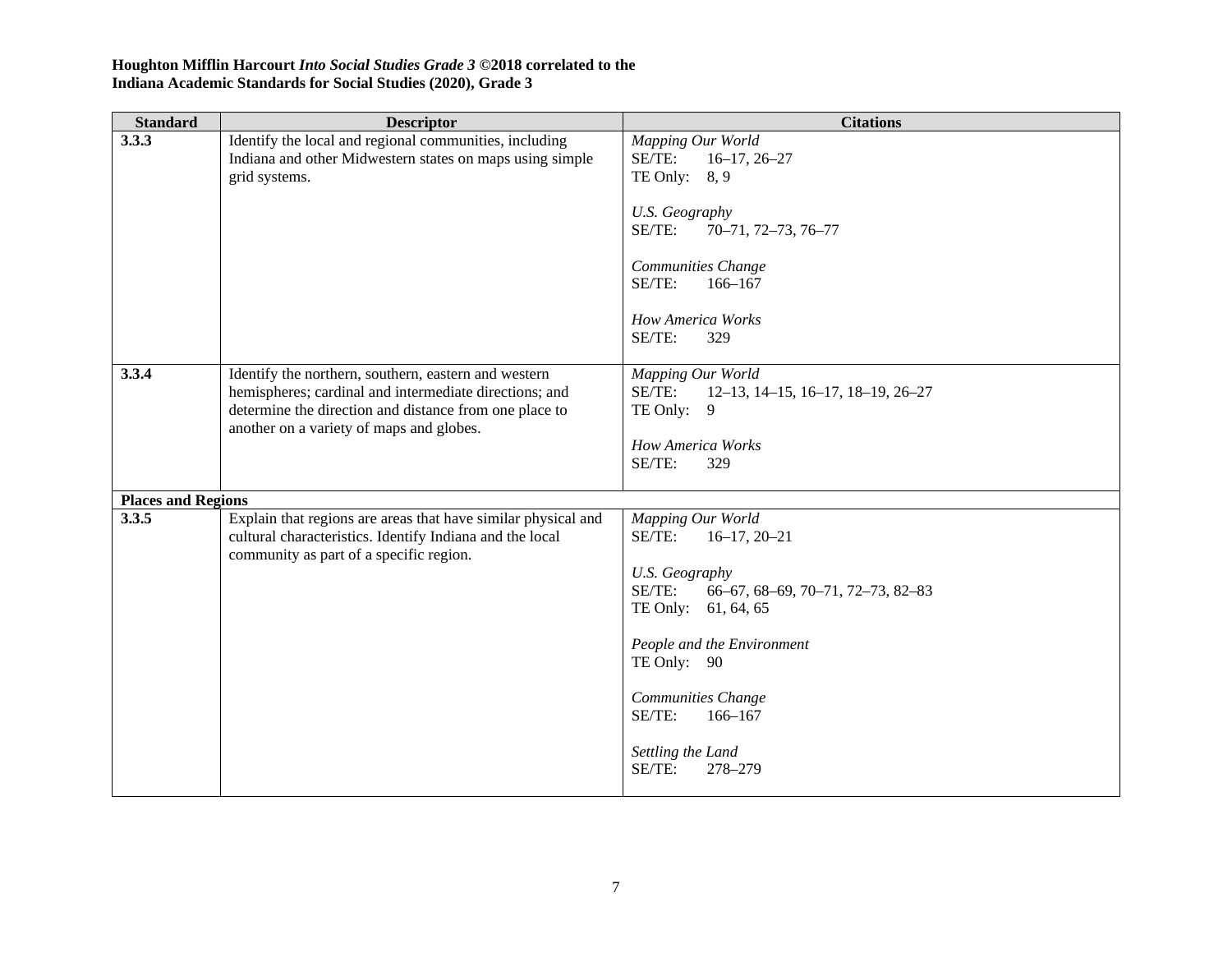| <b>Standard</b>         | <b>Descriptor</b>                                                                                                                                            | <b>Citations</b>                                                                                                                   |
|-------------------------|--------------------------------------------------------------------------------------------------------------------------------------------------------------|------------------------------------------------------------------------------------------------------------------------------------|
| 3.3.6                   | Compare and contrast the physical characteristics of Indiana<br>to neighboring states using words, illustrations, maps,<br>photographs, and other resources. | Mapping Our World<br>TE Only: 24<br>U.S. Geography<br>SE/TE:<br>66-67, 68-69, 70-71, 76-77, 78-79, 82-83<br>TE Only:<br>61, 64, 65 |
|                         |                                                                                                                                                              | People and the Environment<br>SE/TE:<br>$110 - 111$                                                                                |
| 3.3.7                   | Compare the cultural characteristics of the local community<br>with communities in other parts of the world.                                                 | <b>U.S. Geography</b><br>TE Only: 61, 64, 65                                                                                       |
|                         |                                                                                                                                                              | People and the Environment<br>TE Only: 94<br>Settling the Land                                                                     |
|                         |                                                                                                                                                              | SE/TE:<br>278-279                                                                                                                  |
| <b>Physical Systems</b> |                                                                                                                                                              |                                                                                                                                    |
| 3.3.8                   | Identify the major climate regions of the United States and<br>explain their characteristics                                                                 | Mapping Our World<br>SE/TE:<br>$20 - 21$<br>TE Only: 24<br>U.S. Geography<br>SE/TE:<br>66-67, 68-69, 70-71, 72-73, 78-79           |
|                         |                                                                                                                                                              | TE Only:<br>61, 64, 65                                                                                                             |
| 3.3.9                   | Describe how climate and the physical characteristics of a<br>region affect the vegetation and animal life living there.                                     | U.S. Geography<br>SE/TE:<br>66-67, 68-69, 70-71, 78-79, 80-81, 82-83<br>TE Only:<br>61, 64, 65<br>People and the Environment       |
|                         |                                                                                                                                                              | SE/TE:<br>$110 - 111$                                                                                                              |
| <b>Human Systems</b>    |                                                                                                                                                              |                                                                                                                                    |
| 3.3.10                  | Construct maps and graphs that show aspects of<br>human/environmental interaction in the local community,<br>Indiana and communities within the region.      | Mapping Our World<br>SE/TE:<br>$26 - 27$<br>TE Only:<br>21, 24                                                                     |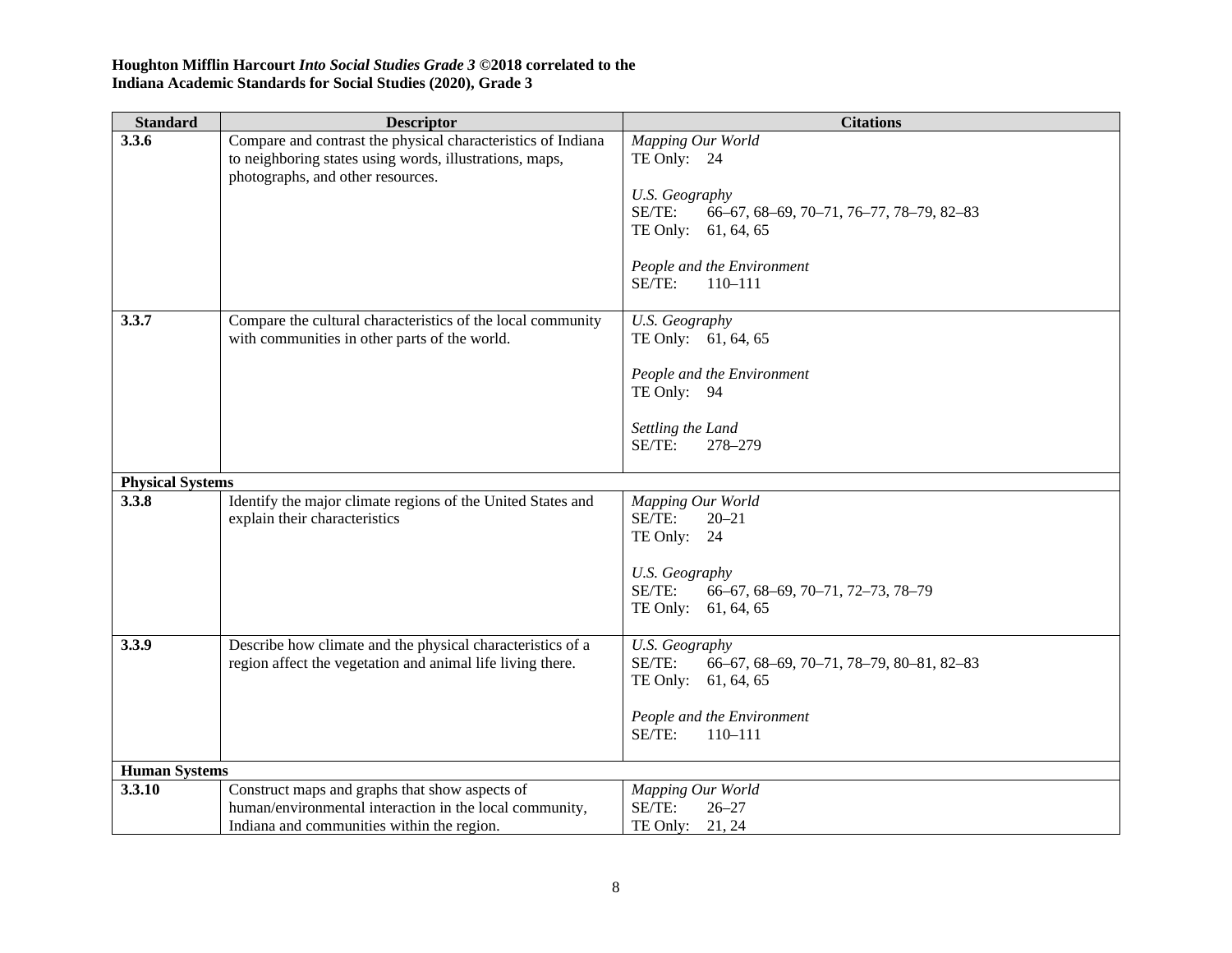| <b>Standard</b>                | <b>Descriptor</b>                                                                                                                                                      | <b>Citations</b>                                                                                                                                                                                                                                                  |
|--------------------------------|------------------------------------------------------------------------------------------------------------------------------------------------------------------------|-------------------------------------------------------------------------------------------------------------------------------------------------------------------------------------------------------------------------------------------------------------------|
|                                |                                                                                                                                                                        | U.S. Geography<br>SE/TE:<br>66-67, 68-69, 70-71, 72-73, 80-81<br>TE Only: 61, 64, 65                                                                                                                                                                              |
| 3.3.11                         | Describe how Native Americans and early settlers of Indiana<br>adapted to and modified their environment to survive.                                                   | People and the Environment<br>SE/TE:<br>94-95, 100-101, 110-111<br>TE Only: 92, 93<br>Communities Change<br>SE/TE:<br>$164 - 165$ , 166-167<br>The First People<br>SE/TE:<br>234-235, 236-237<br>TE Only: 232, 233, 251<br>Settling the Land<br>SE/TE:<br>278-279 |
| <b>Environment and Society</b> |                                                                                                                                                                        |                                                                                                                                                                                                                                                                   |
| 3.3.12                         | Use a variety of resources to demonstrate an understanding of<br>regional environmental issues and examine the ways that<br>people have tried to solve these problems. | <b>U.S. Geography</b><br>SE/TE:<br>66-67, 68-69, 70-71, 72-73, 80-81, 82-83<br>TE Only: 60,61, 64, 65<br><b>Protecting Resources</b><br>SE/TE:<br>124-125, 130-131, 132-133<br>TE Only: 139                                                                       |
| 3.3.13                         | Identify and describe how human systems and physical<br>systems have impacted the local environment.                                                                   | Mapping Our World<br>TE Only: 8<br><b>U.S. Geography</b><br>SE/TE:<br>66-67, 68-69, 70-71, 72-73, 80-81, 82-83<br>TE Only: 60-61, 64-65<br>People and the Environment<br>SE/TE:<br>110-111, 124-125. 130-131<br>TE Only: 90, 92, 98, 99                           |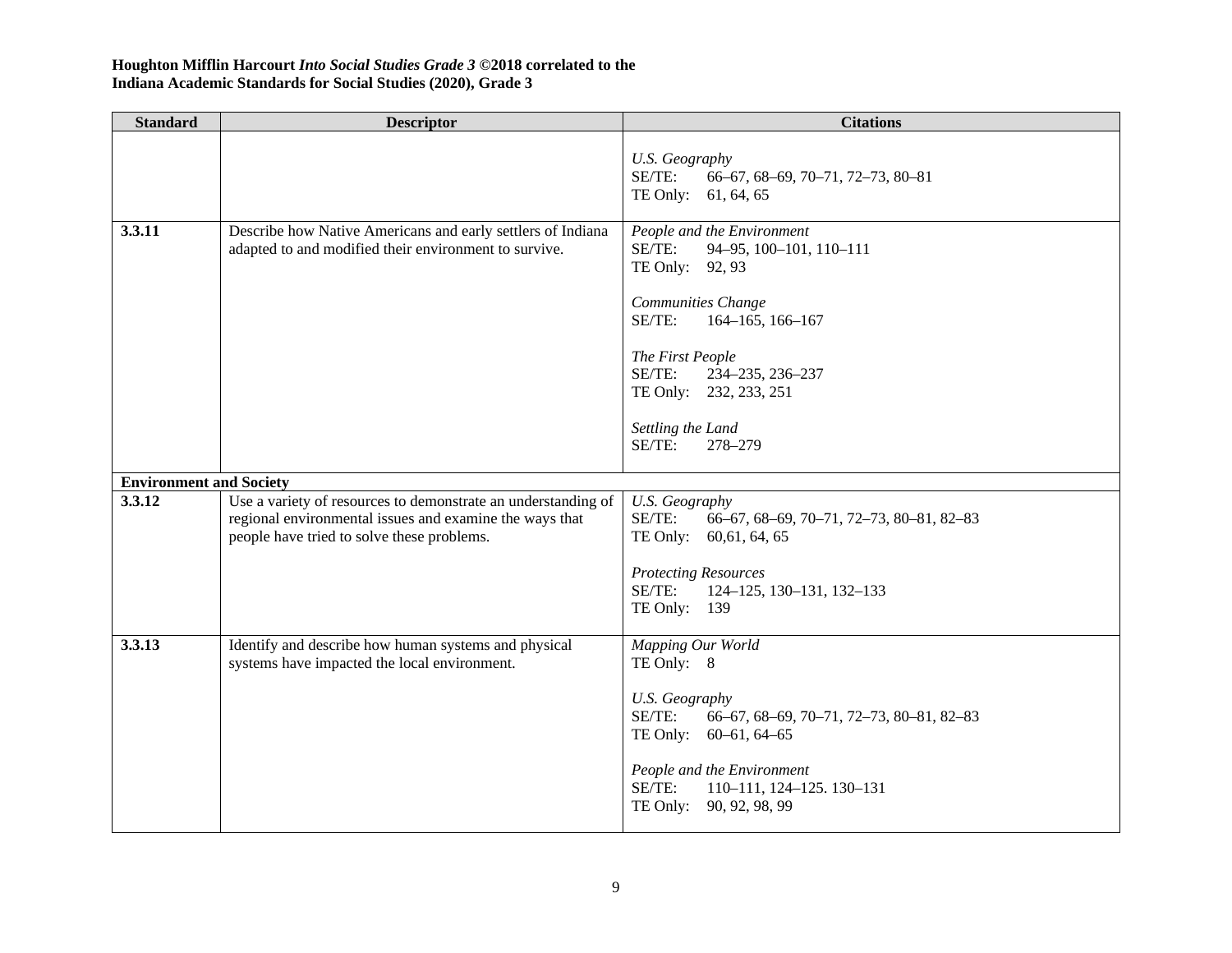| <b>Standard</b>  | <b>Descriptor</b>                                                                                                                                   | <b>Citations</b>                                                                                                                                    |
|------------------|-----------------------------------------------------------------------------------------------------------------------------------------------------|-----------------------------------------------------------------------------------------------------------------------------------------------------|
|                  |                                                                                                                                                     | Communities Change                                                                                                                                  |
|                  |                                                                                                                                                     | SE/TE:<br>$164 - 165$                                                                                                                               |
| <b>Economics</b> |                                                                                                                                                     |                                                                                                                                                     |
|                  |                                                                                                                                                     | Standard 4: Students explain how people in the local community make choices about using goods, services and productive resources; how they          |
|                  |                                                                                                                                                     | engage in trade to satisfy their economic wants and needs; how they use a variety of sources to gather and apply information about economic changes |
| 3.4.1            | in the community; and how they compare costs and benefits in economic decision making<br>Give examples from the local community that illustrate the | <b>Producers and Consumers</b>                                                                                                                      |
|                  | scarcity of productive resources. Explain how this scarcity                                                                                         | SE/TE:<br>408-409                                                                                                                                   |
|                  | requires people to make choices and incur opportunity costs.                                                                                        | TE Only: 400-401                                                                                                                                    |
|                  |                                                                                                                                                     |                                                                                                                                                     |
|                  |                                                                                                                                                     | Saving and Spending                                                                                                                                 |
|                  |                                                                                                                                                     | SE/TE:<br>434-435, 440-441                                                                                                                          |
|                  |                                                                                                                                                     | TE Only: 425, 426, 427                                                                                                                              |
|                  |                                                                                                                                                     |                                                                                                                                                     |
| 3.4.2            | Give examples of goods and services provided by local                                                                                               | Settling the Land                                                                                                                                   |
|                  | business and industry.                                                                                                                              | SE/TE:<br>277                                                                                                                                       |
|                  |                                                                                                                                                     | <b>Producers and Consumers</b>                                                                                                                      |
|                  |                                                                                                                                                     | SE/TE:<br>402-403, 404-405, 406-407, 408-409, 410-411, 414-415                                                                                      |
|                  |                                                                                                                                                     | TE Only:<br>401                                                                                                                                     |
|                  |                                                                                                                                                     |                                                                                                                                                     |
| 3.4.3            | Give examples of trade in the local community and explain                                                                                           | <b>Producers and Consumers</b>                                                                                                                      |
|                  | how trade benefits both parties.                                                                                                                    | $SE/TE$ :<br>402-403, 404-405, 406-407, 408-409, 410-411, 414-415,                                                                                  |
|                  |                                                                                                                                                     | 416-417, 418-419                                                                                                                                    |
|                  |                                                                                                                                                     | TE Only:<br>401                                                                                                                                     |
|                  |                                                                                                                                                     | The First People                                                                                                                                    |
|                  |                                                                                                                                                     | SE/TE:<br>232-233, 238-239, 244-245                                                                                                                 |
|                  |                                                                                                                                                     |                                                                                                                                                     |
| 3.4.4            | Define interdependence and give examples of how people in                                                                                           | <b>Communities</b>                                                                                                                                  |
|                  | the local community depend on each other for goods and                                                                                              | TE Only: 36                                                                                                                                         |
|                  | services.                                                                                                                                           |                                                                                                                                                     |
|                  |                                                                                                                                                     | <b>Producers and Consumers</b>                                                                                                                      |
|                  |                                                                                                                                                     | SE/TE:<br>402-403, 404-405, 408-409, 412-413, 416-417, 418-419                                                                                      |
|                  |                                                                                                                                                     | TE Only: 401, 410, 420                                                                                                                              |
| 3.4.5            | List the characteristics of money and explain how money                                                                                             | Saving and Spending                                                                                                                                 |
|                  | makes trade and the purchase of goods easier.                                                                                                       | SE/TE:<br>428-429, 430-431, 432-433, 434-435, 438-439, 440-441                                                                                      |
|                  |                                                                                                                                                     | TE Only:<br>425, 426, 428                                                                                                                           |